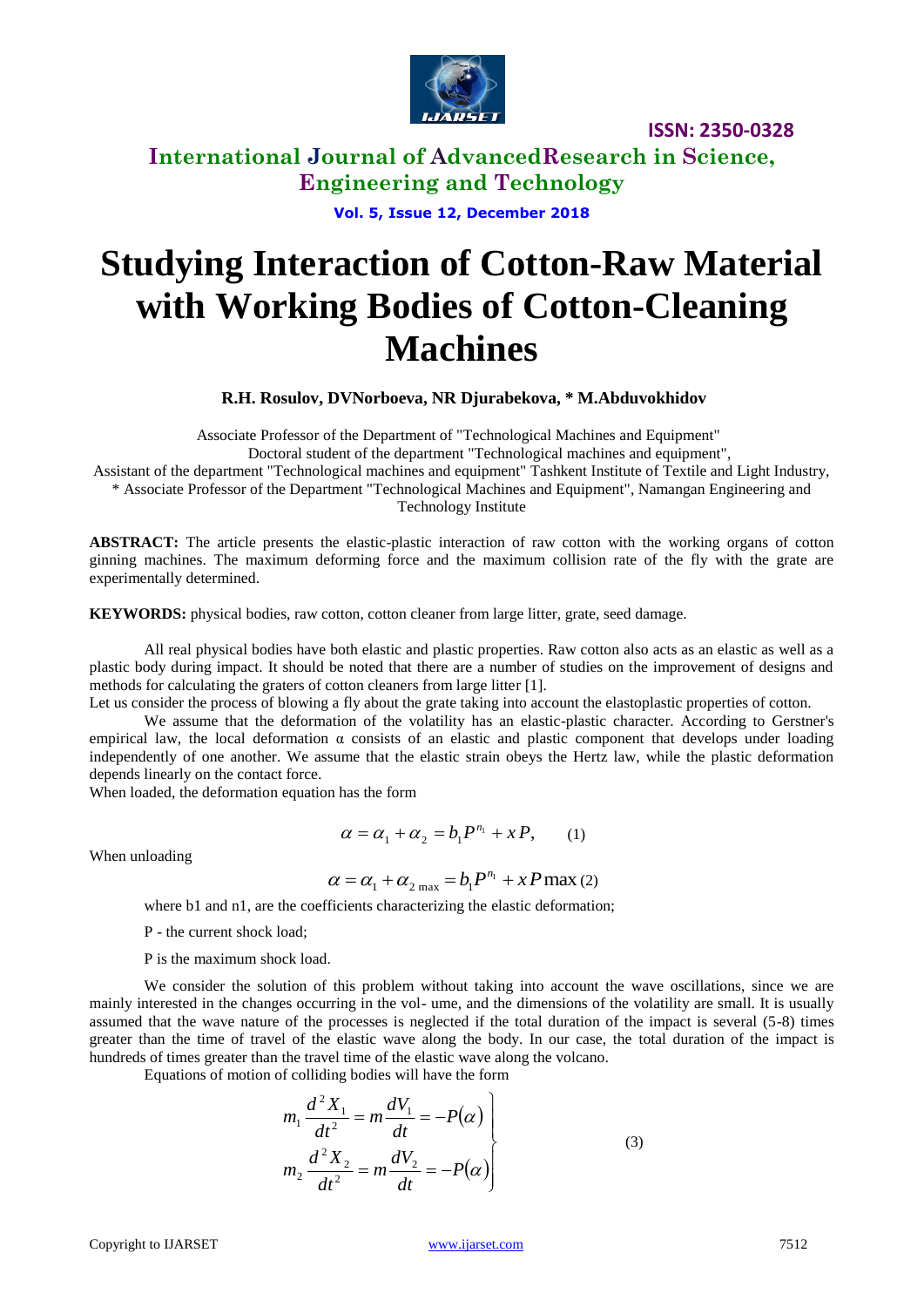

**International Journal of AdvancedResearch in Science, Engineering and Technology**

### **Vol. 5, Issue 12, December 2018**

where  $X1$ , and  $X2$  - the motion of the centers of the fly and the grate;  $V1$ , and  $V2$ -v

$$
X_1 + X_2 = \alpha \tag{4}
$$

Differentiating equation (4), we obtain

$$
\frac{dX_1}{dt} + \frac{dX_2}{dt} = V_1 + V_2 = V,\t\t(5)
$$

where V is the speed of flying relative to the grate. From the above equations, we can formulate the following deformation equation

$$
\frac{dV}{dt} = \frac{d^2\alpha}{dt^2} = -\frac{1}{M}P(\alpha)
$$
\n(6)

where is the reduced mass of the colliding bodies;  $1 \cdot m_2$  $1^{\prime \prime \prime} 2$  $m_1 + m$  $M = \frac{m_1 m}{m_2}$  $\overline{+}$  $=$ 

 $m<sub>1</sub>$  - mass of flying;

### $m<sub>2</sub>$  - mass of the body.

The displacement of the centers of the volatility and the grate during the impact is equal to the deformation of the fly (the stiffness of the grate is much higher than the rigidity of the fly, so the deformation of the fly will be much greater than the deformation of the working member, ie,  $X1 \ll X2$ ).

The impact process is divided into two stages. During the first (active) stage of impact, the contact force increases, and deformations in the contact zone of colliding bodies are of an elasto-plastic character, i.e. During the active stage of impact, the bodies are loaded. In this case, the centers of the colliding bodies approach each other.

During the second (passive) stage, the bodies are unloaded, i.e. the restoration of elastic deformations, and the distance between the centers of inertia of colliding bodies increases, the contact force decreases, and as soon as it becomes zero the contact of colliding bodies will fail. Let's consider each stage separately: a) active stage of impact.

Substituting in (6) the expression for elastic deformation

$$
\alpha = bP^n,\tag{7}
$$

we get

$$
V\frac{dV}{d\alpha} = -\frac{\alpha^{1/n}}{M\beta^{1/n}}
$$
\n(8)

Initial conditions: when

 $t = 0$ ,  $\alpha = 0$ ,  $V = V_0$ . Integrating equation (8), we obtain

$$
V = V_0 \sqrt{1 - \frac{2}{MV_0^2} \frac{1}{b^{1/n}} \frac{n}{1+n} \alpha^{\frac{1+n}{n}}}
$$
(9)

From here we can find the maximum value of elastic-elastic deformation, which is achieved at  $V = 0$ 

$$
\alpha_{\max} = \left[\frac{MV_0^2}{2}b^{1/n}\frac{1+n}{n}\right]^{\frac{n}{1+n}} = \left[E_0b^{1/n}\frac{1+n}{n}\right]^{\frac{n}{1+n}}(10)
$$

Where  $E_0 = \frac{mv_0}{r}$ 2 2  $v_0 = \frac{mv_0}{2}$  $E_0 = \frac{mV_0^2}{\sigma^2}$  reduced kinetic energy of colliding bodies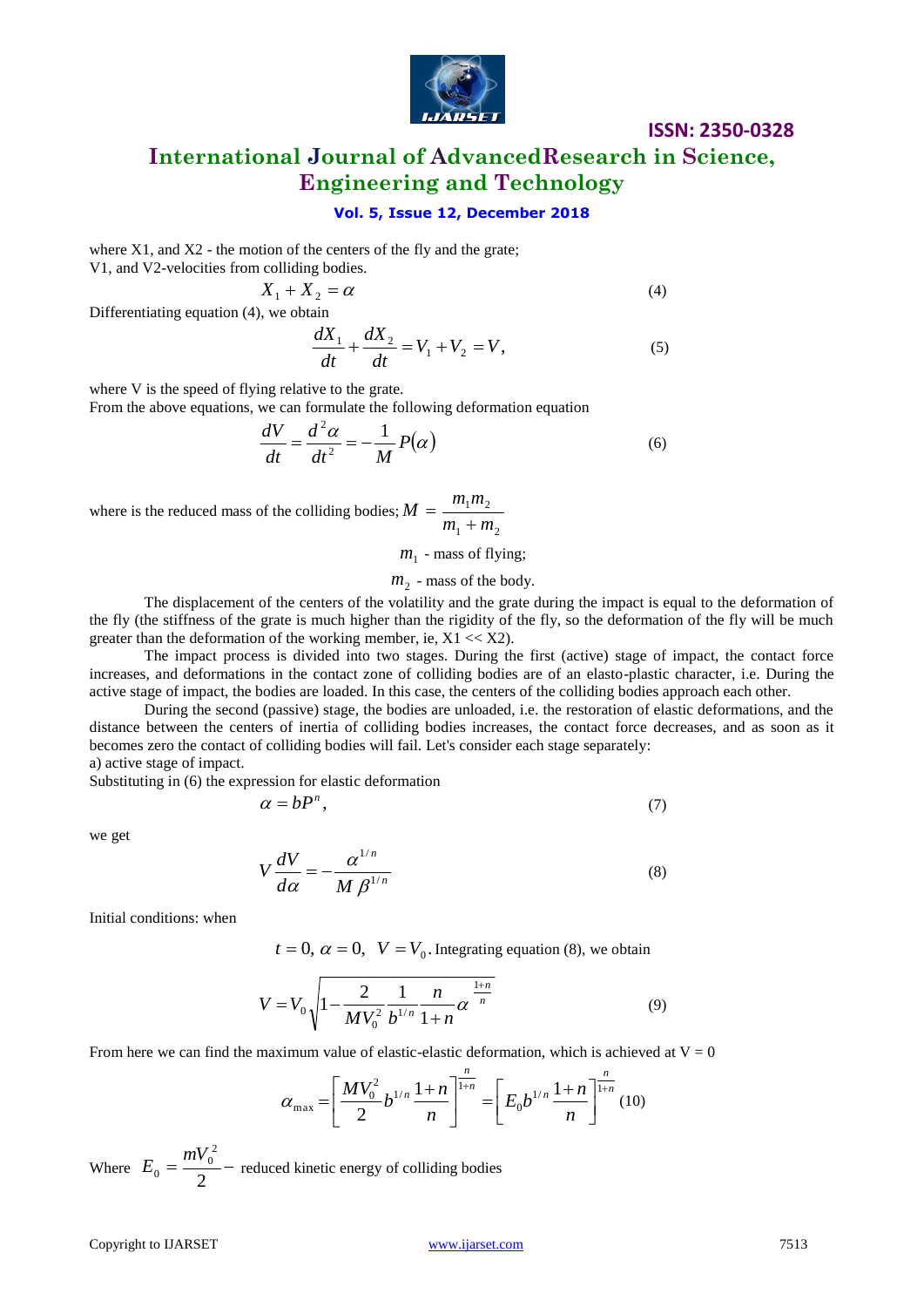

# **International Journal of AdvancedResearch in Science, Engineering and Technology**

### **Vol. 5, Issue 12, December 2018**

Substituting (9) into (10), we obtain 
$$
V = \frac{d\alpha}{dt} = V_0 \sqrt{1 - \left[\frac{\alpha}{\alpha_{\text{max}}}\right]^{\frac{1+n}{n}}}
$$
 (11)

Location

$$
\frac{V_0 t}{\alpha_{\text{max}}} = \int_0^{\frac{\alpha}{\alpha_{\text{max}}}} \frac{dX}{\sqrt{1 - X^{\frac{1+n}{n}}}}
$$
(12)

We introduce the dimensionless parameter

$$
\psi = \left(\frac{\alpha}{\alpha_{\text{max}}}\right)^{\frac{1+n}{n}}
$$
\n(13)

which varies within.  $0 \leq \psi \leq 1$ .

Then expression (13) has the form

$$
\frac{V_0 t}{\alpha_{\max}} = \frac{n}{1+n} \int_0^{\psi} \frac{X^{\frac{1}{1+n}}}{\sqrt{1-X}} dX = \frac{n}{1+n} I(\psi, n)
$$
14)

Integral  $I(\psi, n)$ can not be expressed in terms of elementary functions because the parameter n is arbitrary. But with  $\psi$  =1 you can find the exact solution

$$
I(1,n) = \int_{0}^{1} (1-X)^{-\frac{1}{2}} X^{-\frac{1}{1+n}} dx
$$
 (15)

those. we obtain a beta function whose solution has the form

$$
I(1,n) = \frac{\Gamma\left(\frac{n}{1+n}\right)\Gamma\left(\frac{1}{2}\right)}{\Gamma\left[\frac{1+3n}{2(1+n)}\right]}
$$
(16)

Taking into account the well-known property of the gamma functions

$$
\tilde{A}(X+I) = X\tilde{A}(X),\tag{17}
$$

we obtain (for  $t = \tau$ )

$$
\frac{V_0 \tau}{\alpha_{\text{max}}} = \frac{n}{1+n} I(1, n) = F_1(n)
$$
\n(18)

Substituting here the well-known expression of maximum strength

$$
P_{\text{max}} = \left(\frac{\alpha_{\text{max}}}{b}\right)^n \tag{19}
$$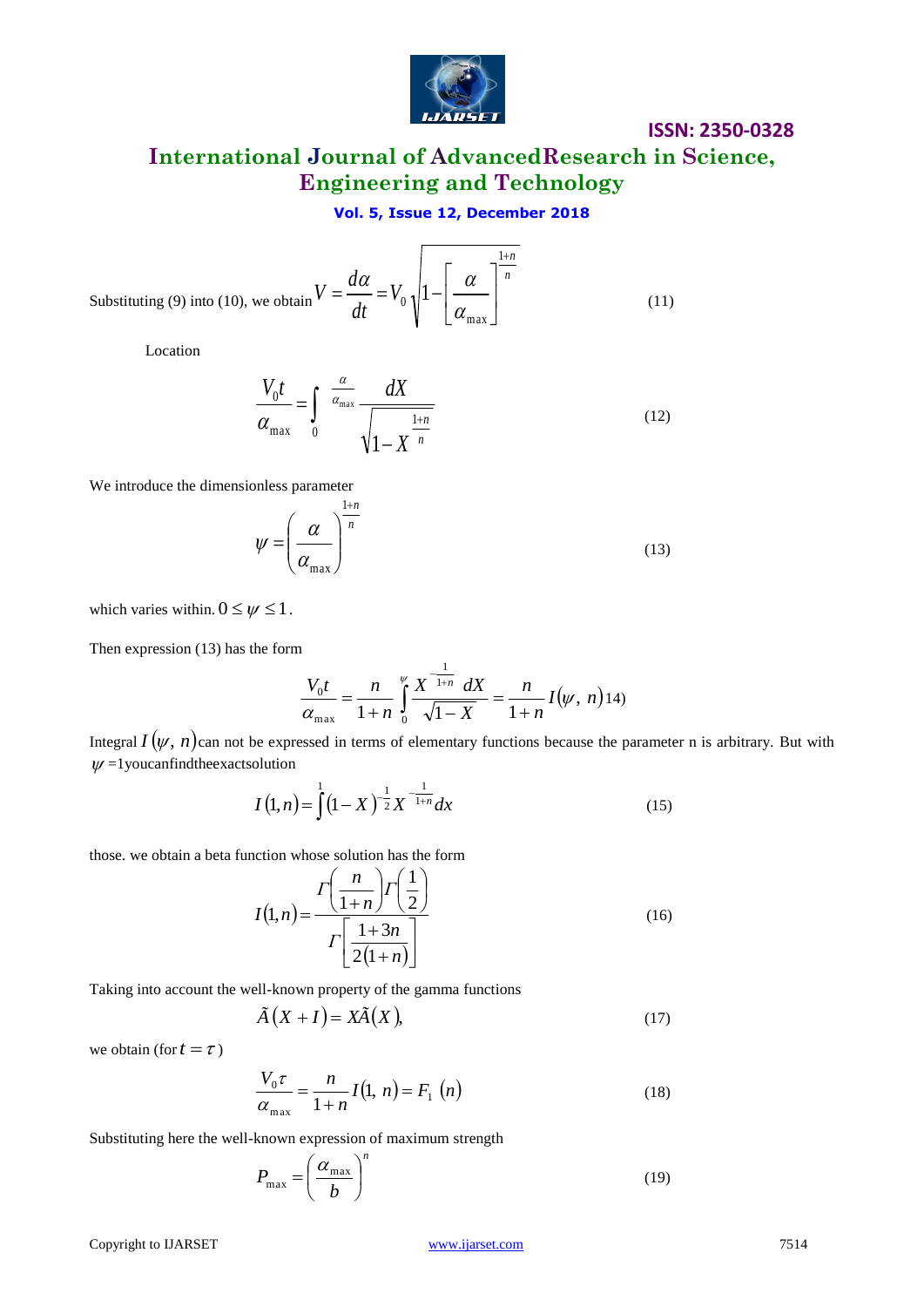

## **ISSN: 2350-0328 International Journal of AdvancedResearch in Science, Engineering and Technology**

### **Vol. 5, Issue 12, December 2018**

we get

$$
\frac{2P_{\text{max}} \cdot \tau}{M \cdot V_0} = \frac{1+n}{n} F_1(n) = F_2(n). \tag{20}
$$

The values of the functions F1 (n) and F2 (n) are given in the literature [2]. Since m2 »m1, we obtain

$$
M = \frac{m_1 \cdot m_2}{m_1 + m_2} = m_1.
$$
 (21)

Let us determine the maximum velocity of the collision of the fly with the grate

$$
V_0 = \frac{2 \cdot P_{\text{max}} \cdot \tau}{m_1 \cdot F_2(n)}\tag{22}
$$

Expression (22) allows us to determine the maximum velocity if the remaining terms of the expression are known. he collision time and mass of the volatility m1 were determined by us earlier [3]. The values of the function F2 (n) depend on n. The value of n was determined in [4].

If  $= 0.001$  seconds; m1  $= 0.0002$  kg; n is 1.3; then F2 (n)  $= 2.88$ .

It remains only to determine the maximum deforming force Pmax.

#### **Experimental determination of the maximum deforming force.**

The maximum deforming force Pmax is the force that, when applied to flying, the deformation of the seed of volatility will be maximum. A further increase in strength leads to the destruction of the seed.

Since the force Pmax depends on many physicomechanical properties of cotton raw cotton, it can not be determined theoretically. Therefore, the value of the force Pmax is determined experimentally.

The experiment was carried out on a special bench consisting of a screw rod, an elastic element, two indicators according to the following procedure:

The cotton raw cotton loaf was installed on the elastic element and loaded with a screw rod. One indicator showed the value of the load, and the second - the deformation of the volatility. Letuchka loaded until the destruction of the seed. The force at which the seed is destroyed is fixed. During the experiment 500 seeds were destroyed, the frequency was determined by the amount of destroyed seeds.

Assuming that the dependence of seed damage on the loading force obeys the law of normal distribution, calculate the theoretical frequency of seed damage in each load force interval and the total number of damaged seeds. Substituting the magnitude of the destructive force in equation (22), the speed of the volatility at which the seed is damaged is determined.

The results of the experiment, processed by methods of mathematical statistics, are given in Table.

**Table** 

| Intervals of the<br>seed strength,<br>N | The frequency of<br>damage to seeds<br>(expert) | I TODADHITY OF SCCu uamage depending on the speed of the Hy.<br>The frequency of<br>damage to seeds<br>(theoretical) | The theoretical<br>number of<br>damaged seeds | Speed,<br>corresponding to<br>the force of the<br>load $m/s$ | Probability of<br>seed damage,% |
|-----------------------------------------|-------------------------------------------------|----------------------------------------------------------------------------------------------------------------------|-----------------------------------------------|--------------------------------------------------------------|---------------------------------|
| $0 - 10$                                | $\Omega$                                        |                                                                                                                      |                                               | 3,5                                                          | 0,2                             |
| $11-20$                                 | 2                                               | $\overline{4}$                                                                                                       | 5                                             | 6,9                                                          | 1,0                             |
| $21-30$                                 | 3                                               | 9                                                                                                                    | 14                                            | 10,4                                                         | 2,8                             |

Probability of seed damage depending on the speed of the fly.